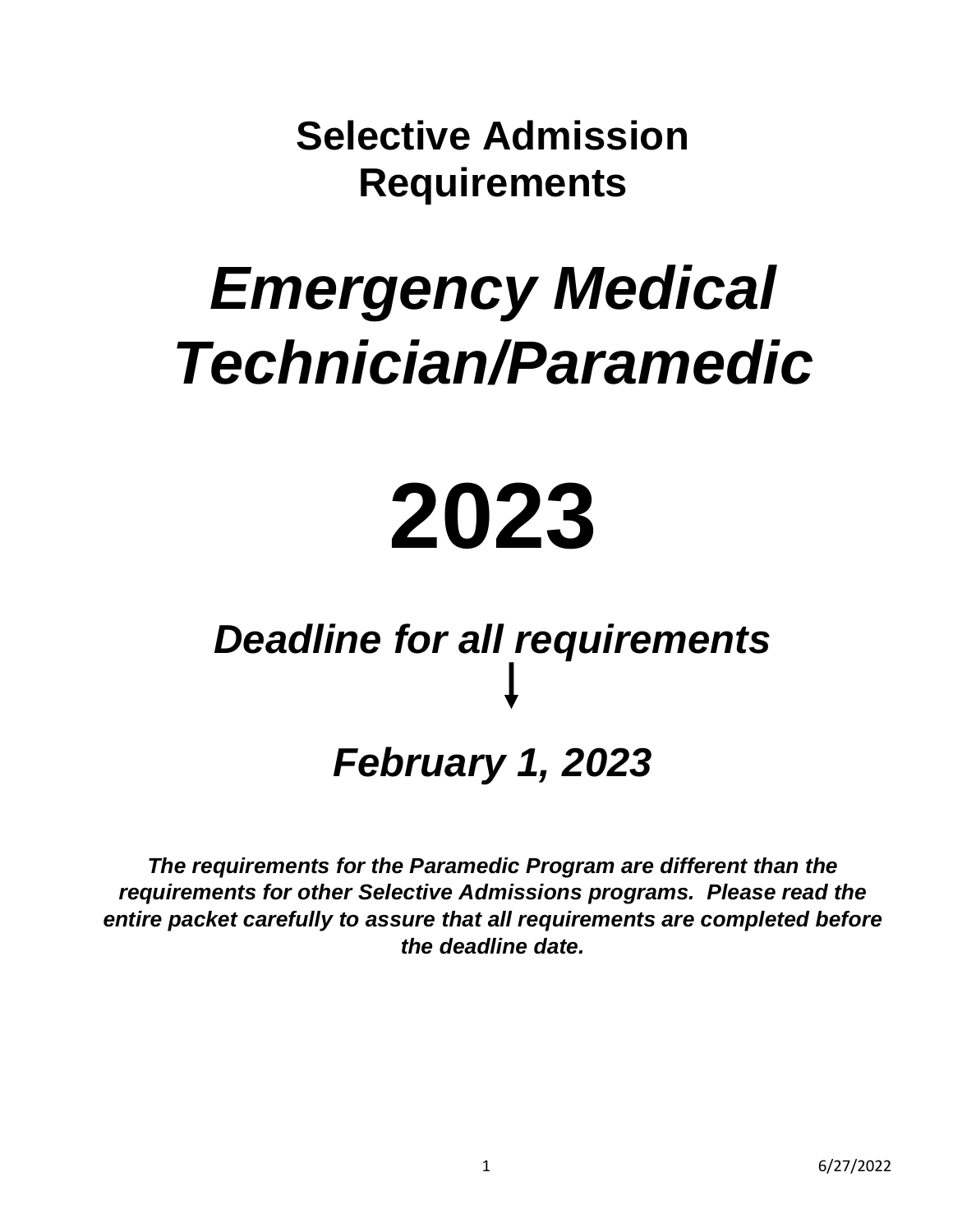#### **MACOMB COMMUNITY COLLEGE SELECTIVE ADMISSION REQUIREMENTS FALL 2023 Paramedic Program**

#### **Deadline for ALL requirements is February 1, 2023**

In order to be considered for the PARAMEDIC PROGRAM you must complete ALL requirements. All documentation must be on file at the designated departments as listed below by February 1<sup>st</sup>, 2023 for the program starting Fall 2023. Macomb's Selective Admission programs have assessment and admission requirements that are considerably different than other Macomb programs.

It is encouraged that Selective Admission applicants review the Selective Admission video prior to taking the ATI TEAS exam and submitting an application to the program. This video will review the application process, program prerequisites and requirements. Refer to the link below to access the most current dates and times for the Selective Admission program videos: **[https://www.macomb.edu/future-students/apply-admissions/selective-admissions/index.html.](https://www.macomb.edu/future-students/apply-admissions/selective-admissions/index.html)** Contact the Counseling and Academic Advising Office at 586.445.7999 for further program information.

#### **REQUIREMENTS**

#### **1. SUBMIT SELECTIVE ADMISSIONS APPLICATION**

Submit a paramedic program application, [apply](https://app.perfectforms.com/PresentationServer/Form.aspx/Play/Bn0GggIk?f=Bn0GggIk) here**.** Please retain the confirmation email from your submitted application for your records. **If you are not a current or former student at Macomb Community College, you must also apply for admission and complete all admission steps.**

#### **2. SUBMIT WORK EXPERIENCE**

Submit work experience with an EMS agency or in any job that involves direct patient contact in an emergency department. Note - This is not a requirement, but experience is included in ranking. See ranking explanation for additional details. Email your current professional resume to: [psi@macomb.edu](mailto:psi@macomb.edu) **by January 25, 2023**

#### **3. COMPLETE PREREQUISITES**

The following **PREREQUISITE COURSES** must be completed by the end of the Fall 2022 term prior to the application deadline of February 1, 2023. Candidates must successfully complete the following courses, or their direct equivalents at another accredited institution, as defined by Macomb Community College with a punitive grade of C (2.0 GPA) or better prior to the deadline date of February 1, 2023. A punitive grade is one that affects the grade point average. A grade of C- is not acceptable. A GPA will be calculated on the prerequisite courses.

**EMSA 1215** – Basic EMT Lecture **EMSA 1220** – Basic EMT Lab **EMSA 1250** – Clinical Rotation for Basic EMT \***BIO 2710** is recommended, however not included in ranking.

If you have received your Basic EMT training from a non-college-based training program you must provide a copy of your current and unencumbered **MICHIGAN BASIC EMT LICENSE** as proof of training, which will exempt you from taking EMSA 1215, 1220, and 1250. If you are using a Michigan Basic EMT license you will be awarded a "C" grade for those classes. This is for the purpose of ranking the applications only, and no actual college credits will be awarded. Proof of certificate should be emailed t[o selectiveadmissions@macomb.edu.](mailto:selectiveadmissions@macomb.edu)

If you are receiving your Basic EMT training from a Michigan High School, you must provide a letter of endorsement from your instructors and a copy of your high school official transcript showing enrollment in the basic EMT courses to [selectiveadmissions@macomb.edu.](mailto:selectiveadmissions@macomb.edu) You will be awarded a "C" grade for those classes. This is for the purposes of ranking the applications only, and no actual college credits will be awarded. **Proof of completion will be collected at orientation. Please be advised that a Michigan Basic EMT license is a requirement for the second semester of the Paramedic program. Failure to receive your Michigan Basic EMT license will result in removal from the program.** 

#### **4. SEND TRANSCRIPTS**

Arrange for **OFFICIAL HIGH SCHOOL/ COLLEGE TRANSCRIPT(S)** to be sent directly from each institution attended. Macomb Community College transcripts are not required to be sent. In order to meet the deadline of February 1<sup>st</sup>, 2023 it is recommended that you request to have your current name, date of birth and Macomb ID number posted on transcripts.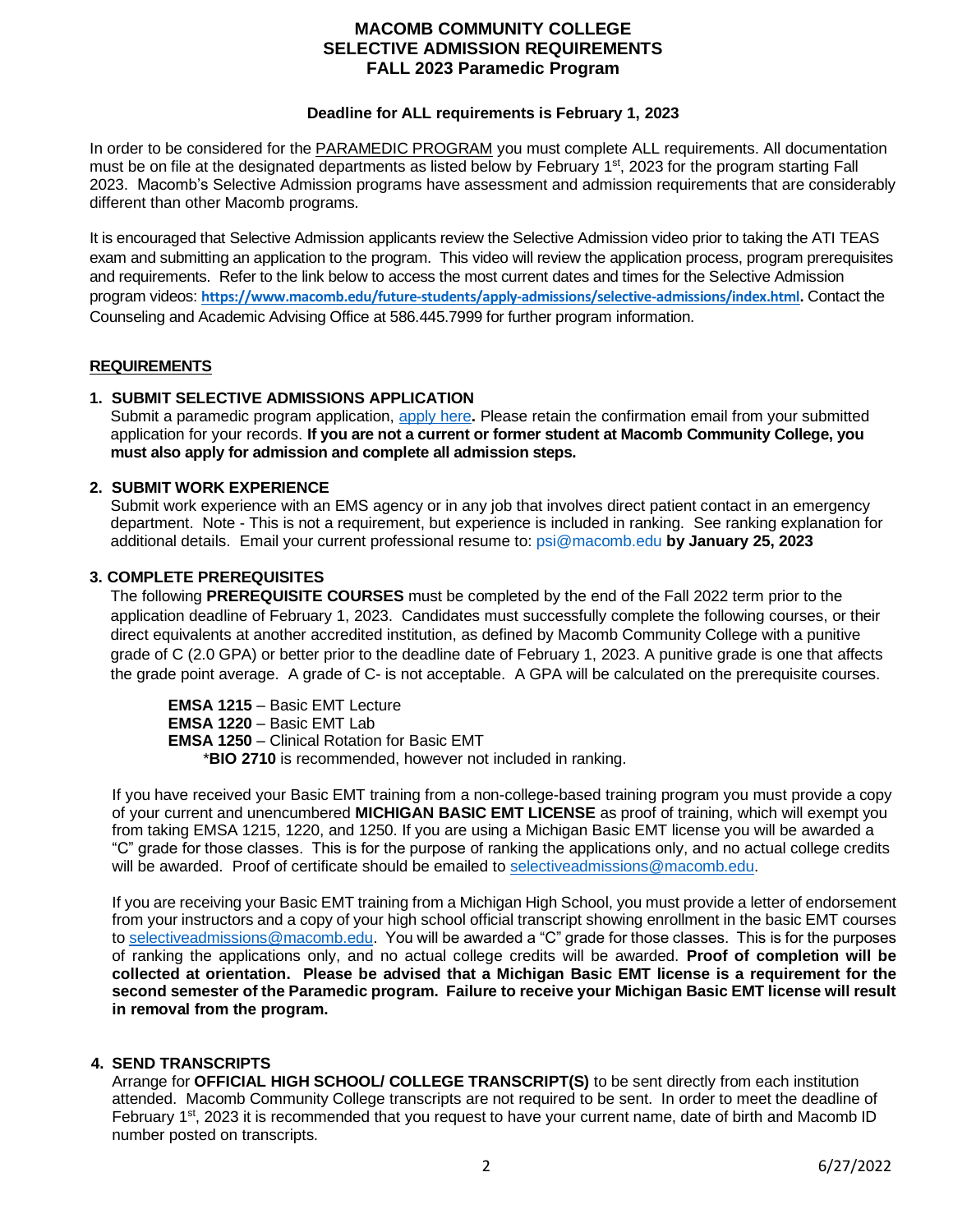Mail: Macomb Community College Center Campus Records & Registration Office G-110 44575 Garfield Rd. Clinton Twp., MI 48038-1139 Or email: transcripts@macomb.edu

#### **5. COMPLETE ATI TEAS EXAM**

See the Selective Admission page available after October 1, 2022 for testing information. Testing will begin November 2022. The ATI TEAS exam must be taken at Macomb Community College. Students are only permitted to complete the ATI TEAS Test one time per Selective Admission Cycle. The exam score is good for three selective admission cycles.

#### **RANKING**

All applicants whose documentation is complete and on file by the deadline date are ranked according to the following criteria. All prerequisite courses must be completed by the deadline date with a grade of C (2.0 GPA) or better to be ranked.

- ➢ The GRADE POINT AVERAGE (GPA) of the two prerequisite courses (EMSA 1215 and EMSA 1220) are computed and weighted at 40%. If you are applying without having taken EMSA 1215, 1220, and 1250 at Macomb Community College, but do submit a valid Michigan Basic EMT license, you will be awarded a "C" grade for those classes. This is for the purpose of ranking the applications only, and no actual college credits will be awarded.
- $\triangleright$  The composite score of the ATI TEAS is weighted at 40%. The composite score is the average score of the cumulative results of all four components of the ATI TEAS. If the exam has been taken more than once, the highest score will be used within the three-year selective admission cycle period.
- $\triangleright$  Work experience with an EMS agency or in any job that involves direct patient contact in an emergency department will improve your ranking in the admissions process. **If you would like to receive the work experience benefit, email your current professional resume t[o psi@macomb.edu](mailto:psi@macomb.edu) by January 25, 2023. Note that this is a separate submission and due date.** The program coordinator will evaluate your experience and include your work experience into your ranking. Your work experience with an EMS agency or in a hospital emergency department will be weighted at 20% based on the following rubric:

Over 1-year experience =5 points 6 months to 1-year experience= 3 points Less than 6 months experience= 2 points No experience =0 points

#### **PROCESSING**

Applicants will be ranked in the Paramedic program **ONLY** if they have applied and completed all the requirements to the program **BEFORE THE February 1st , 2023 DEADLINE DATE**. All applicants are notified by mail of the admission decision, no later than May 1, 2023. Applicants who are not admitted will automatically be ranked with the May applicants and will not need to reapply. They will not be given preference by reason of having applied before. Only those applicants selected for admission are required to submit a \$100.00 non-refundable fee to confirm acceptance into the program.

A mandatory orientation for successfully ranked candidates will be held in August 2023. No other orientation date will be offered; if you do not attend, it will be understood that you are not interested in entering the program and your name will be removed as a candidate. If you are selected as an alternate candidate, you must also attend the mandatory orientation. **For students entering the EMS-Paramedic program from a high school, proof of successful completion is due at orientation.**

#### **CRIMINAL BACKGROUND CHECKS AND DRUG SCREENS**